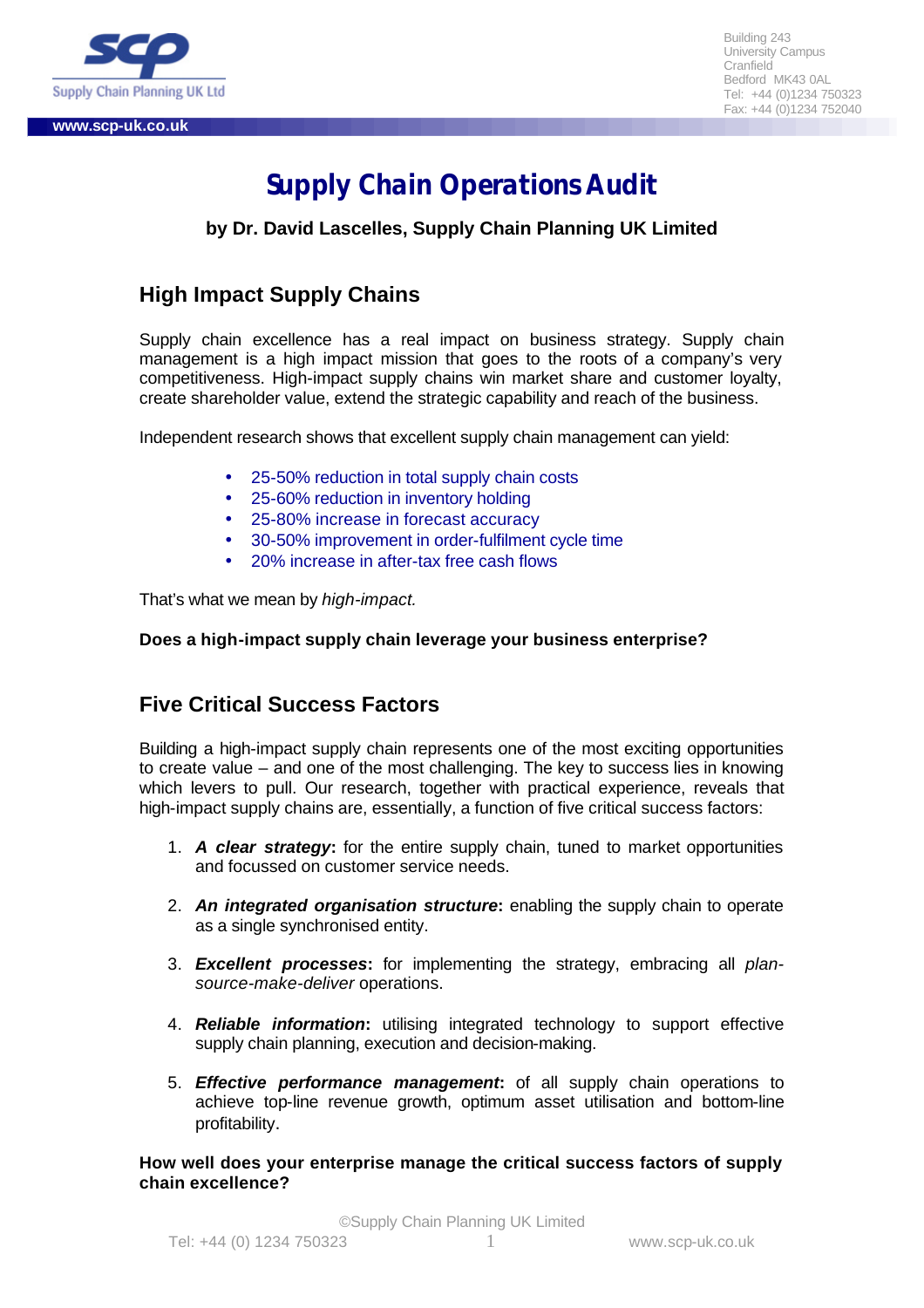The purpose of the Supply Chain Operations Audit is to help you find the answer to this crucial question. The Audit is divided into five main sections: *Strategy*, *Organisation*, *Process*, *Information* and *Performance*.

## **The Supply Chain Audit**

#### **Part 1 – Strategy**

**Objective:** To determine if the enterprise has a clear strategy tuned to business expectations and focussed on profitably servicing customer requirements.

**Scope:** How the enterprise's supply chain strategy reflects its business goals and external opportunities, seeks to profitably service its customers, reflects and leverages supply chain design, and translates into actionable operating plans.

The Audit addresses:

- **The big picture: strategic direction and supply chain design**
- **Customer service strategy**
- **Strategic risk and flexibility**

#### **Part 2 – Organisation**

**Objective:** To determine if an effective organisation structure exists enabling the enterprise to work with its partners to achieve its supply chain goals.

**Scope:** How the enterprise's supply chain organisation model defines management structures and roles, and contributes to the effective management of key operational responsibilities, people employed in supply chain operations and relationships with external business partners.

The Audit addresses:

- **Key supply chain management responsibilities**
- **Integration of supply chain management structure**
- **Relationships with supply chain partners**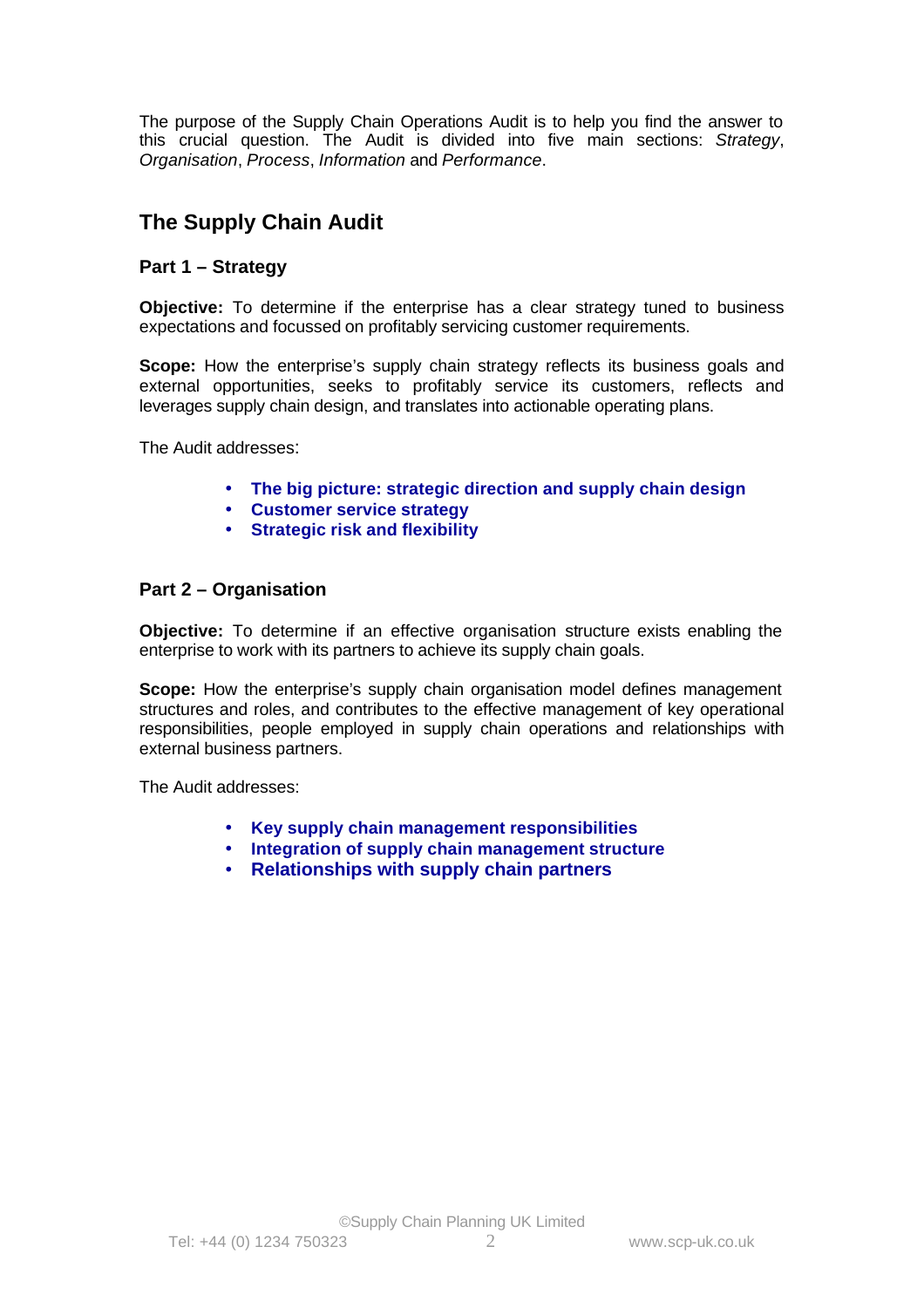#### **Part 3 – Processes**

**Objective:** To determine if the enterprise has excellent processes for implementing its strategy, embracing all *plan-source-make-deliver* operations.

**Scope:** How the enterprise develops a business process model to describe the activities required to operate the supply chain, evaluates current process performance, and uses the information for benchmarking and improving that performance.

The Audit addresses:

- **Making supply chain processes visible**
- **Managing supply chain processes**
- **Understanding supply chain processes**

#### **Part 4 – Information**

**Objective:** To determine if the enterprise has reliable information and enabling technology to support effective supply chain planning, execution and decisionmaking.

**Scope:** How the enterprise's management of information and IT facilitates effective operational decision-making, utilising appropriate tools to enhance supply chain visibility and integration.

The Audit addresses:

- **Information infrastructure**
- **Planning and decision making**
- **Order fulfilment and supply chain visibility**

#### **Part 5 – Performance**

**Objective:** To determine if the enterprise is managing supply chain performance in ways that will increase the bottom-line, cash flows and shareholder returns.

**Scope:** How the enterprise uses balanced performance indicators to manage supply chain operations, and evaluates the impact of its operations on customer perceptions and the drivers of shareholder value.

The Audit addresses:

- **Customer satisfaction**
- **Profitability**
- **Return on investment**